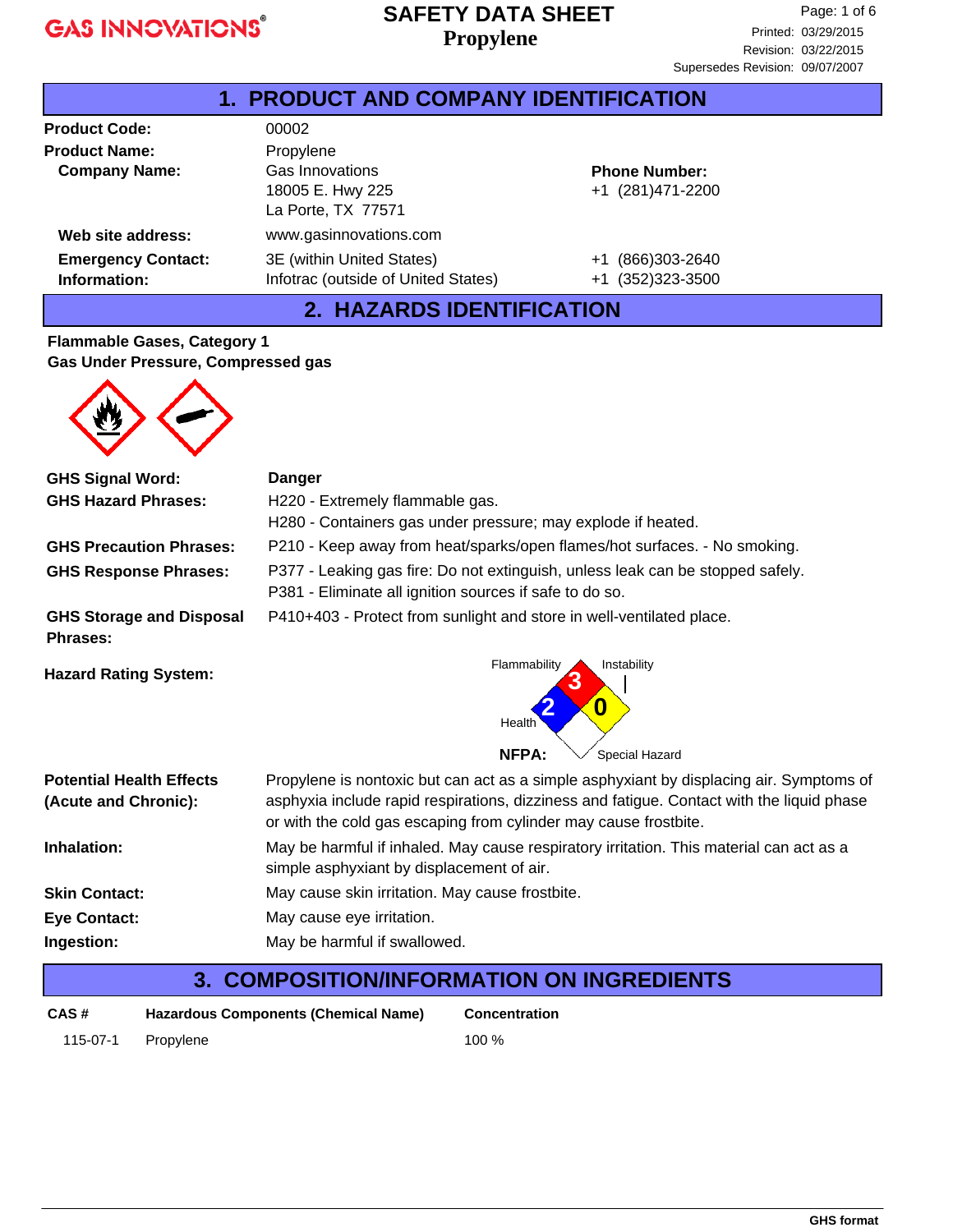# **Propylene SAFETY DATA SHEET**

| <b>4. FIRST AID MEASURES</b>                                                                      |                                                                                                                                                                                                                                                                                                                                                                                                                                                                                                                                                                                                                                                                                                                                                                      |  |  |  |
|---------------------------------------------------------------------------------------------------|----------------------------------------------------------------------------------------------------------------------------------------------------------------------------------------------------------------------------------------------------------------------------------------------------------------------------------------------------------------------------------------------------------------------------------------------------------------------------------------------------------------------------------------------------------------------------------------------------------------------------------------------------------------------------------------------------------------------------------------------------------------------|--|--|--|
| <b>Emergency and First Aid</b><br><b>Procedures:</b>                                              | Consult a physician. Show this safety data sheet to the doctor in attendance.                                                                                                                                                                                                                                                                                                                                                                                                                                                                                                                                                                                                                                                                                        |  |  |  |
| In Case of Inhalation:                                                                            | If breathed in, move person into fresh air. If not breathing give artificial respiration,<br>preferably mouth-to-mouth. If breathing is difficult, give oxygen. Call a physician.                                                                                                                                                                                                                                                                                                                                                                                                                                                                                                                                                                                    |  |  |  |
| In Case of Skin Contact:                                                                          | Wash off with soap and plenty of water. If skin irritation occurs, get medical<br>advice/attention.                                                                                                                                                                                                                                                                                                                                                                                                                                                                                                                                                                                                                                                                  |  |  |  |
| In Case of Eye Contact:                                                                           | Immediately flush eyes with plenty of water for at I east 15 minutes. Hold eyelids apart<br>and flush eyes with plenty of water. After initial flushings, remove any contact lenses<br>and continue flushing for at least 15 minutes. Have eyes examined and tested by<br>medical personnel.                                                                                                                                                                                                                                                                                                                                                                                                                                                                         |  |  |  |
| In Case of Ingestion:                                                                             | Not expected to be a primary route of exposure.                                                                                                                                                                                                                                                                                                                                                                                                                                                                                                                                                                                                                                                                                                                      |  |  |  |
|                                                                                                   | <b>5. FIRE FIGHTING MEASURES</b>                                                                                                                                                                                                                                                                                                                                                                                                                                                                                                                                                                                                                                                                                                                                     |  |  |  |
| Flash Pt:                                                                                         | Method Used: Not Applicable<br>NA .                                                                                                                                                                                                                                                                                                                                                                                                                                                                                                                                                                                                                                                                                                                                  |  |  |  |
| <b>Explosive Limits:</b>                                                                          | UEL: 11.1% (V<br>LEL: 2.0% (V)                                                                                                                                                                                                                                                                                                                                                                                                                                                                                                                                                                                                                                                                                                                                       |  |  |  |
| <b>Autoignition Pt:</b>                                                                           | 480 C (896 F)                                                                                                                                                                                                                                                                                                                                                                                                                                                                                                                                                                                                                                                                                                                                                        |  |  |  |
|                                                                                                   | Suitable Extinguishing Media: Stop the flow of gas. IF the flow cannot be stopped, let the fire burn out while cooling the<br>cylinder and the surrounding areas using a water spray.                                                                                                                                                                                                                                                                                                                                                                                                                                                                                                                                                                                |  |  |  |
| <b>Fire Fighting Instructions:</b>                                                                | Personnel may have to wear approach-type protective suits and positive pressure<br>self-contained breathing apparatus. Firefighters' turnout gear may be inadequate.<br>Cylinders exposed to fire may rupture with violent force. Extinguishing surrounding fire<br>and keep cylinders cool by applying water from a maximum possible distance with a<br>water spray. Flammable gases may spread from a spill after the fire is extinguished and<br>be subject to re-ignition.                                                                                                                                                                                                                                                                                       |  |  |  |
| <b>Flammable Properties and</b><br>Hazards:                                                       | High temperatures and fire conditions can result in the formation of carbon monoxide<br>and carbon dioxide.                                                                                                                                                                                                                                                                                                                                                                                                                                                                                                                                                                                                                                                          |  |  |  |
|                                                                                                   | <b>6. ACCIDENTAL RELEASE MEASURES</b>                                                                                                                                                                                                                                                                                                                                                                                                                                                                                                                                                                                                                                                                                                                                |  |  |  |
| <b>Protective Precautions,</b><br><b>Protective Equipment and</b><br><b>Emergency Procedures:</b> | Use proper personal protective equipment as indicated in Section 8.                                                                                                                                                                                                                                                                                                                                                                                                                                                                                                                                                                                                                                                                                                  |  |  |  |
| <b>Environmental Precautions:</b>                                                                 | Prevent further leakage or spillage if safe to do so. Do not let product enter drains.                                                                                                                                                                                                                                                                                                                                                                                                                                                                                                                                                                                                                                                                               |  |  |  |
| <b>Steps To Be Taken In Case</b><br><b>Material Is Released Or</b><br>Spilled:                    | Forms explosive mixtures with air. Immediately evacuate all personnel from danger<br>area. Use self-contained breathing apparatus where needed. Remove all sources of<br>ignition if safe to do so. Reduce vapors with fog or fine water spray, taking care not to<br>spread liquid with water. Shut off flow if safe to do so. Ventilate area or move container<br>to a well-ventilated area. Flammable vapors may spread from leak and could explode if<br>reignited by sparks or flames. Explosive atmospheres may linger. Before entering area,<br>especially confined areas, check atmosphere with an appropriate device.<br>For controlling larger flows, personnel may have to wear approach-type protective suits<br>and self-contained breathing apparatus. |  |  |  |
|                                                                                                   | <b>7. HANDLING AND STORAGE</b>                                                                                                                                                                                                                                                                                                                                                                                                                                                                                                                                                                                                                                                                                                                                       |  |  |  |
| <b>Precautions To Be Taken in</b><br>Handling:                                                    | Avoid inhalation of vapor or mist. Keep away from heat, sparks and flame. Keep away<br>from sources of ignition - No smoking. Use spark-proof tools and explosion proof<br>equipment. Use in a closed system. Secure the cylinder to prevent it from falling or being<br>knocked over. Install check valves or traps to prevent suckback to the cylinder. Ground<br>all lines and equipment. Leak check the lines and equipment. Have an emergency plan                                                                                                                                                                                                                                                                                                              |  |  |  |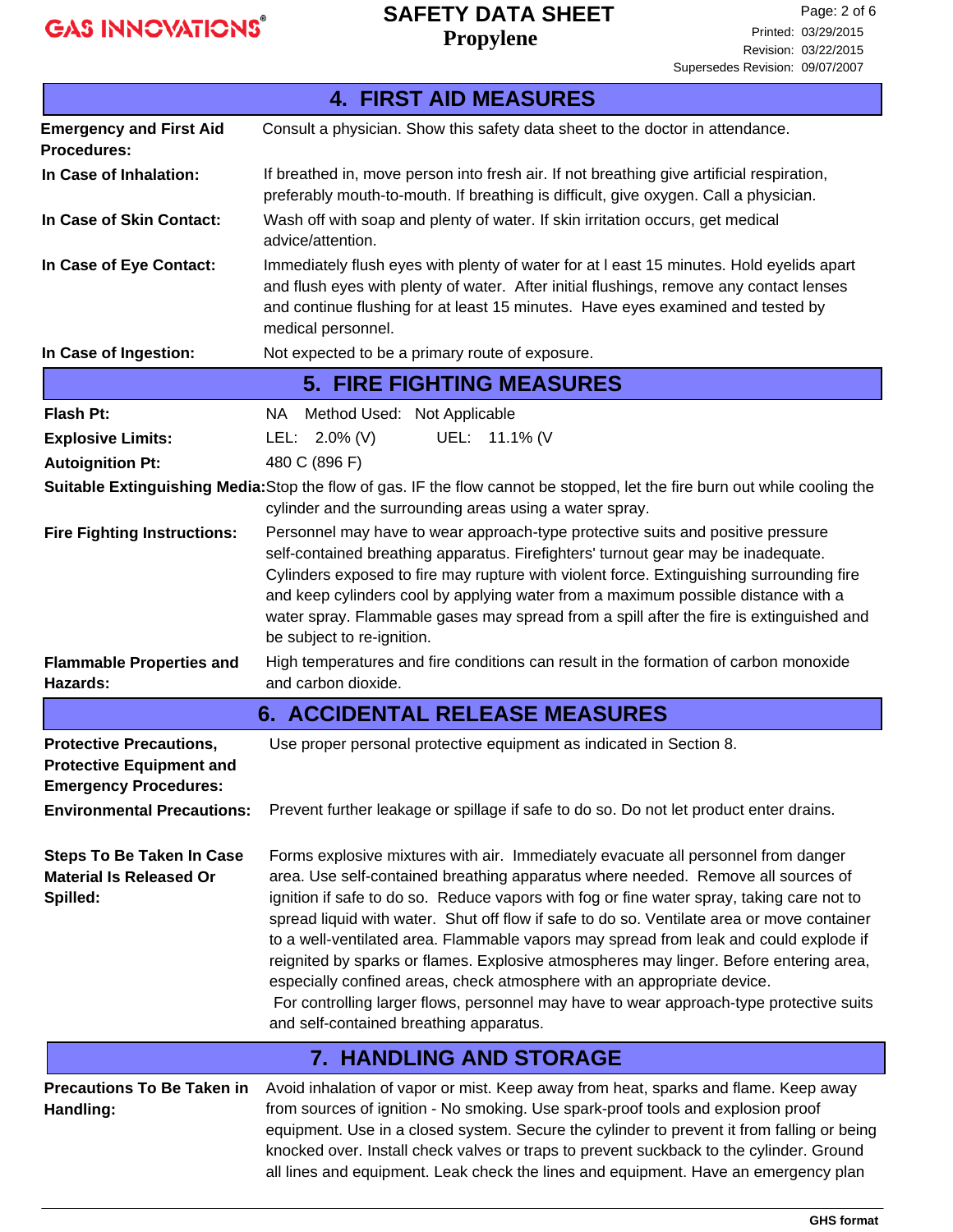### **Propylene SAFETY DATA SHEET**

covering steps to be taken in the event of an accidental release.

|                                               | Wear leather safety gloves and safety shoes when handling cylinders. Protect cylinders<br>from physical damage; do not drag, roll, slide or drop. While moving cylinder, always<br>keep in place removable valve cover. Never attempt to lift a cylinder by its cap; the cap<br>is intended solely to protect the valve. When moving cylinders, even for short distances,<br>use a cart (trolley, hand truck, etc.) designed to transport cylinders. Never insert an<br>object (e.g., wrench, screwdriver, pry bar) into cap openings; doing so may damage the<br>valve and cause a leak. Use an adjustable strap wrench to remove over-tight or rusted<br>caps. Slowly open the valve. If the valve is hard to open, discontinue use and contact<br>your supplier. Close the container valve after each use; keep closed even when empty.<br>Never apply flame or localized heat directly to any part of the container. High<br>temperatures may damage the container and could cause the pressure relief device to<br>fail prematurely, venting the container contents. |
|-----------------------------------------------|---------------------------------------------------------------------------------------------------------------------------------------------------------------------------------------------------------------------------------------------------------------------------------------------------------------------------------------------------------------------------------------------------------------------------------------------------------------------------------------------------------------------------------------------------------------------------------------------------------------------------------------------------------------------------------------------------------------------------------------------------------------------------------------------------------------------------------------------------------------------------------------------------------------------------------------------------------------------------------------------------------------------------------------------------------------------------|
| <b>Precautions To Be Taken in</b><br>Storing: | Cylinders should be stored and used in dry, well-ventilated areas away from sources of<br>heat or ignition. Store away from oxidizers.                                                                                                                                                                                                                                                                                                                                                                                                                                                                                                                                                                                                                                                                                                                                                                                                                                                                                                                                    |
| <b>Other Precautions:</b>                     | When handling product under pressure, use piping and equipment adequately designed<br>to withstand the pressures to be encountered. Never work on a pressurized system. Use<br>a back flow preventive device in the piping. Gases can cause rapid suffocation because<br>of oxygen deficiency; store and use with adequate ventilation. If a leak occurs, close the<br>container valve and blow down the system in a safe and environmentally correct manner<br>in compliance with all international, federal/national, state/provincial, and local laws; then                                                                                                                                                                                                                                                                                                                                                                                                                                                                                                            |

### **8. EXPOSURE CONTROLS/PERSONAL PROTECTION**

repair the leak. Never place a container where it may become part of an electrical circuit.

| CAS#                                                                           | <b>Partial Chemical Name</b> |                                                                                                                                                                                                                                  | <b>OSHA TWA</b>                                                                                                                         | <b>ACGIH TWA</b>           | <b>Other Limits</b> |  |  |
|--------------------------------------------------------------------------------|------------------------------|----------------------------------------------------------------------------------------------------------------------------------------------------------------------------------------------------------------------------------|-----------------------------------------------------------------------------------------------------------------------------------------|----------------------------|---------------------|--|--|
| 115-07-1                                                                       | Propylene                    |                                                                                                                                                                                                                                  | No data.                                                                                                                                | TLV: Simple asphyxiant ppm | No data.            |  |  |
| <b>Respiratory Equipment</b><br>(Specify Type):                                |                              |                                                                                                                                                                                                                                  | If exposure limits are exceeded or respiratory irritation is experienced, NIOSH/MSHA<br>approved respiratory protection should be worn. |                            |                     |  |  |
| <b>Eye Protection:</b>                                                         |                              | Wear safety glasses when handling cylinders; vapor-proof goggles and a face shield<br>during cylinder change out or whenever contact with product is possible. Select eye<br>protection in accordance with OSHA 29 CFR 1910.133. |                                                                                                                                         |                            |                     |  |  |
| Wear appropriate gloves to prevent skin exposure.<br><b>Protective Gloves:</b> |                              |                                                                                                                                                                                                                                  |                                                                                                                                         |                            |                     |  |  |
| <b>Other Protective Clothing:</b>                                              |                              | Not required under normal use conditions.                                                                                                                                                                                        |                                                                                                                                         |                            |                     |  |  |
| <b>Engineering Controls</b><br>(Ventilation etc.):                             |                              | Use explosion-proof ventilation equipment.                                                                                                                                                                                       |                                                                                                                                         |                            |                     |  |  |
| <b>Practices:</b>                                                              | Work/Hygienic/Maintenance    | after handling the product.                                                                                                                                                                                                      | Avoid contact with skin, eyes and clothing. Wash hands before breaks and immediately                                                    |                            |                     |  |  |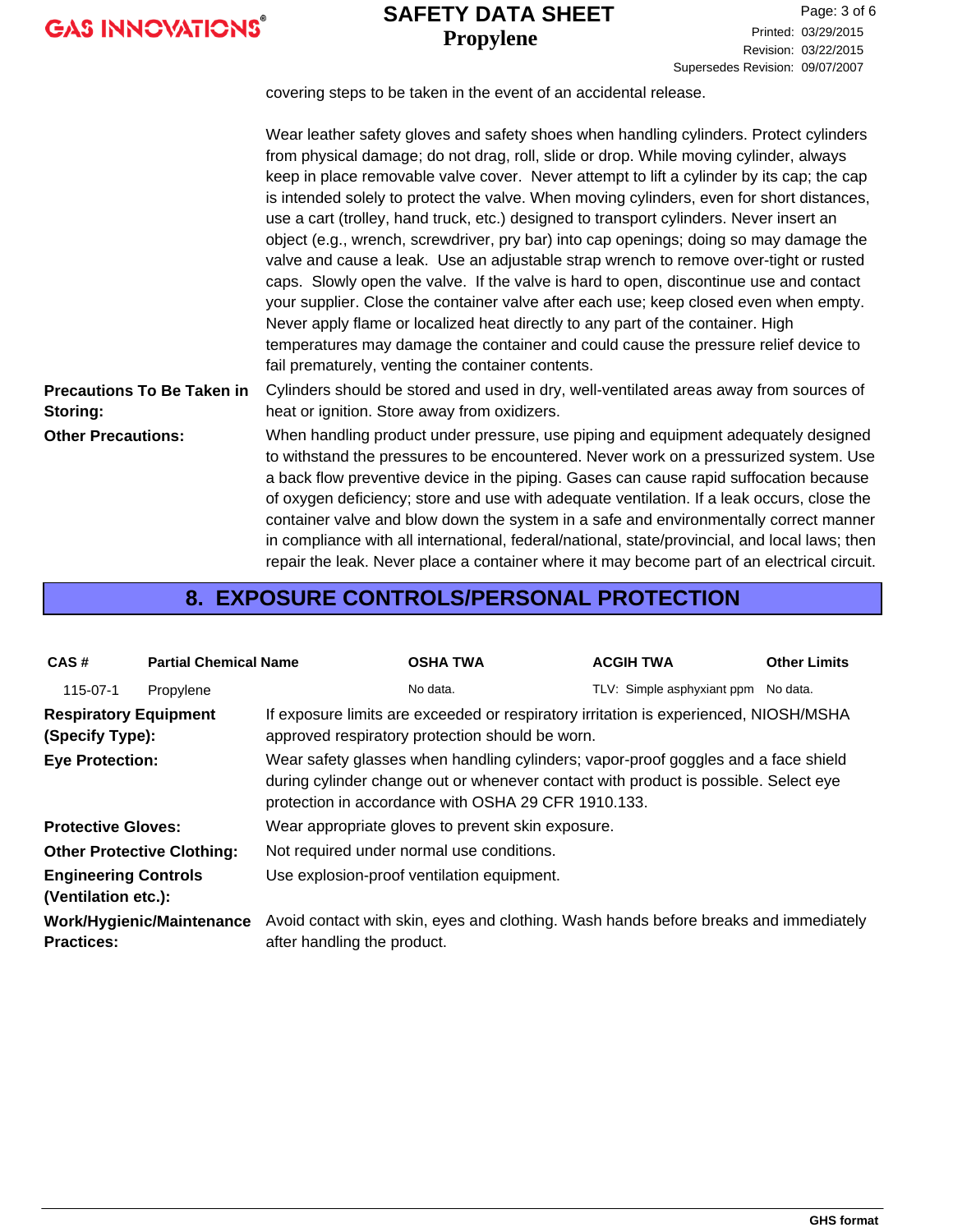# **Propylene SAFETY DATA SHEET**

|                                                                      | <b>9. PHYSICAL AND CHEMICAL PROPERTIES</b>                                                                      |  |  |  |
|----------------------------------------------------------------------|-----------------------------------------------------------------------------------------------------------------|--|--|--|
| <b>Physical States:</b>                                              | [ ] Liquid<br>[ ] Solid<br>$[X]$ Gas                                                                            |  |  |  |
| <b>Appearance and Odor:</b>                                          | Appearance: colorless.                                                                                          |  |  |  |
|                                                                      | Odor: Characteristic natural gas odor.                                                                          |  |  |  |
|                                                                      |                                                                                                                 |  |  |  |
|                                                                      | Specific volume: 0.567 m3/kg, 9.06 ft3/lb @ 1 am, 21.1C.                                                        |  |  |  |
|                                                                      | Solubility in Water: 22.05 cm3/100 ml @ 1 atm, 20C.                                                             |  |  |  |
| <b>Freezing Point:</b>                                               | $-185$ C ( $-301$ F)                                                                                            |  |  |  |
| <b>Boiling Point:</b>                                                | -47.7 C (-53.9 F)                                                                                               |  |  |  |
| <b>Decomposition Temperature: NA</b>                                 |                                                                                                                 |  |  |  |
| <b>Autoignition Pt:</b>                                              | 480 C (896 F)                                                                                                   |  |  |  |
| Flash Pt:                                                            | NA Method Used: Not Applicable                                                                                  |  |  |  |
| <b>Explosive Limits:</b>                                             | UEL: 11.1% (V<br>LEL: 2.0% (V)                                                                                  |  |  |  |
| Specific Gravity (Water = 1):                                        | <b>NA</b>                                                                                                       |  |  |  |
| <b>Density:</b>                                                      | 1.48 @ 1 atm at 20.0 C (68.0 F)                                                                                 |  |  |  |
| <b>Bulk density:</b>                                                 | <b>NA</b>                                                                                                       |  |  |  |
| Vapor Pressure (vs. Air or                                           | 136.5 PSI<br>at 21.1 C (70.0 F)                                                                                 |  |  |  |
| $mm Hg$ ):                                                           |                                                                                                                 |  |  |  |
| Vapor Density (vs. Air = 1):                                         | NA                                                                                                              |  |  |  |
| <b>Evaporation Rate:</b>                                             | <b>NA</b>                                                                                                       |  |  |  |
| <b>Solubility in Water:</b>                                          | NA                                                                                                              |  |  |  |
| <b>Saturated Vapor</b>                                               | <b>NA</b>                                                                                                       |  |  |  |
| <b>Concentration:</b>                                                |                                                                                                                 |  |  |  |
| <b>Viscosity:</b>                                                    | NA                                                                                                              |  |  |  |
| pH:                                                                  | <b>NA</b>                                                                                                       |  |  |  |
| <b>Percent Volatile:</b>                                             | NA                                                                                                              |  |  |  |
| VOC / Volume:                                                        | <b>NA</b>                                                                                                       |  |  |  |
| <b>Particle Size:</b>                                                | NA                                                                                                              |  |  |  |
| <b>Heat Value:</b>                                                   | <b>NA</b>                                                                                                       |  |  |  |
| <b>Corrosion Rate:</b>                                               | <b>NA</b>                                                                                                       |  |  |  |
| Molecular Formula & Weight: C3H6                                     | 42.081                                                                                                          |  |  |  |
|                                                                      | <b>10. STABILITY AND REACTIVITY</b>                                                                             |  |  |  |
| <b>Reactivity:</b>                                                   | High temperatures and fire conditions can result in the formation of carbon monoxide                            |  |  |  |
|                                                                      | and carbon dioxide.                                                                                             |  |  |  |
| <b>Stability:</b>                                                    | Unstable [ ]<br>Stable [X]                                                                                      |  |  |  |
| <b>Conditions To Avoid -</b>                                         | Heat, flames and sparks. No smoking.                                                                            |  |  |  |
| Instability:                                                         |                                                                                                                 |  |  |  |
| <b>Incompatibility - Materials To Oxidizing materials.</b><br>Avoid: |                                                                                                                 |  |  |  |
|                                                                      | Hazardous Decomposition Or High temperatures and fire conditions can result in the formation of carbon monoxide |  |  |  |
| <b>Byproducts:</b>                                                   | and carbon dioxide.                                                                                             |  |  |  |
| <b>Possibility of Hazardous</b><br><b>Reactions:</b>                 | Will occur [ ]<br>Will not occur [X]                                                                            |  |  |  |
| <b>Conditions To Avoid -</b>                                         | No data available.                                                                                              |  |  |  |
| <b>Hazardous Reactions:</b>                                          |                                                                                                                 |  |  |  |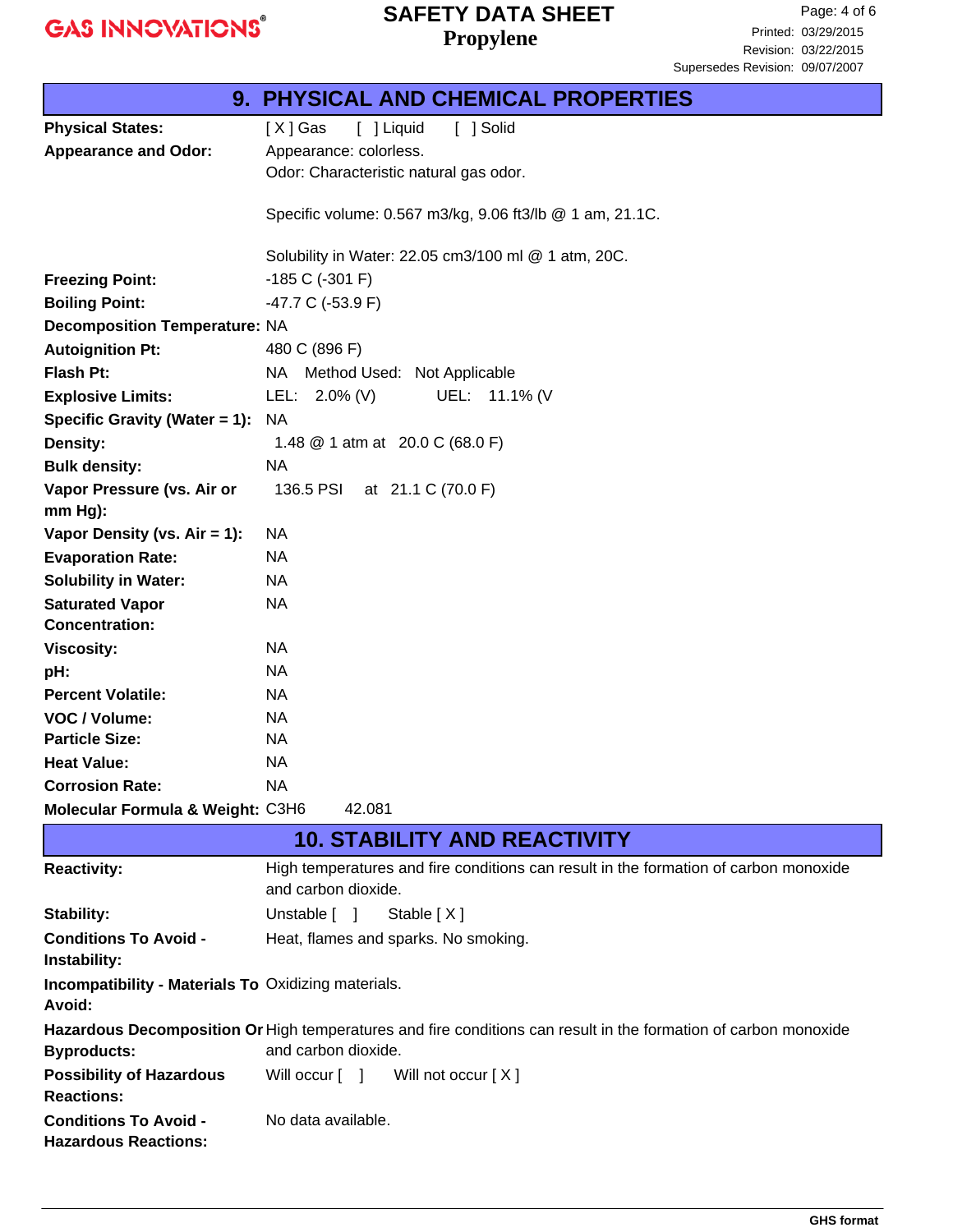# **Propylene SAFETY DATA SHEET**

|                                                                                                                                                                                                                    |                                                                                                                                                                                                                                       | <b>11. TOXICOLOGICAL INFORMATION</b>                                                                                                                                        |                                                                                                                                                                                                                 |           |              |  |
|--------------------------------------------------------------------------------------------------------------------------------------------------------------------------------------------------------------------|---------------------------------------------------------------------------------------------------------------------------------------------------------------------------------------------------------------------------------------|-----------------------------------------------------------------------------------------------------------------------------------------------------------------------------|-----------------------------------------------------------------------------------------------------------------------------------------------------------------------------------------------------------------|-----------|--------------|--|
|                                                                                                                                                                                                                    | <b>Toxicological Information:</b>                                                                                                                                                                                                     | Epidemiology: No information available.<br>Teratogenicity: No information available.<br>Mutagenicity: No information available.<br>Neurotoxicity: No information available. | Reproductive Effects: No information available.                                                                                                                                                                 |           |              |  |
|                                                                                                                                                                                                                    |                                                                                                                                                                                                                                       | Other Studies: CAS# 115-07-01:                                                                                                                                              |                                                                                                                                                                                                                 |           |              |  |
| Carcinogenicity:                                                                                                                                                                                                   |                                                                                                                                                                                                                                       | Acute toxicity, LC, Inhalation, Species: Rat, 86 g/m3, 4H.<br>NTP? No<br>IARC Monographs? No<br><b>OSHA Regulated? No</b>                                                   |                                                                                                                                                                                                                 |           |              |  |
|                                                                                                                                                                                                                    |                                                                                                                                                                                                                                       | <b>12. ECOLOGICAL INFORMATION</b>                                                                                                                                           |                                                                                                                                                                                                                 |           |              |  |
|                                                                                                                                                                                                                    |                                                                                                                                                                                                                                       |                                                                                                                                                                             |                                                                                                                                                                                                                 |           |              |  |
| <b>General Ecological</b><br>Information:                                                                                                                                                                          |                                                                                                                                                                                                                                       | Environmental: No information available.<br>Physical: No information available.                                                                                             |                                                                                                                                                                                                                 |           |              |  |
| <b>Results of PBT and vPvB</b>                                                                                                                                                                                     |                                                                                                                                                                                                                                       | No data available.                                                                                                                                                          |                                                                                                                                                                                                                 |           |              |  |
| assessment:                                                                                                                                                                                                        |                                                                                                                                                                                                                                       |                                                                                                                                                                             |                                                                                                                                                                                                                 |           |              |  |
| <b>Persistence and</b><br>Degradability:                                                                                                                                                                           |                                                                                                                                                                                                                                       | No data available.                                                                                                                                                          |                                                                                                                                                                                                                 |           |              |  |
|                                                                                                                                                                                                                    | <b>Bioaccumulative Potential:</b><br>No data available.                                                                                                                                                                               |                                                                                                                                                                             |                                                                                                                                                                                                                 |           |              |  |
| <b>Mobility in Soil:</b>                                                                                                                                                                                           |                                                                                                                                                                                                                                       | No data available.                                                                                                                                                          |                                                                                                                                                                                                                 |           |              |  |
|                                                                                                                                                                                                                    |                                                                                                                                                                                                                                       | <b>13. DISPOSAL CONSIDERATIONS</b>                                                                                                                                          |                                                                                                                                                                                                                 |           |              |  |
|                                                                                                                                                                                                                    | Do not attempt to dispose of residual or unused quantities. Return container to supplier.<br><b>Waste Disposal Method:</b><br>Dispose of contents/containers in accordance with local/regional/national/international<br>regulations. |                                                                                                                                                                             |                                                                                                                                                                                                                 |           |              |  |
|                                                                                                                                                                                                                    |                                                                                                                                                                                                                                       | <b>14. TRANSPORT INFORMATION</b>                                                                                                                                            |                                                                                                                                                                                                                 |           |              |  |
| <b>LAND TRANSPORT (US DOT):</b><br>DOT Proper Shipping Name: Propylene.<br><b>DOT Hazard Class:</b><br>2.1<br><b>FLAMMABLE GAS</b><br><b>UN1077</b><br><b>UN/NA Number:</b><br>$\clubsuit$<br><b>FLAMMABLE GAS</b> |                                                                                                                                                                                                                                       |                                                                                                                                                                             |                                                                                                                                                                                                                 |           |              |  |
|                                                                                                                                                                                                                    |                                                                                                                                                                                                                                       | <b>15. REGULATORY INFORMATION</b>                                                                                                                                           |                                                                                                                                                                                                                 |           |              |  |
|                                                                                                                                                                                                                    |                                                                                                                                                                                                                                       | EPA SARA (Superfund Amendments and Reauthorization Act of 1986) Lists                                                                                                       |                                                                                                                                                                                                                 |           |              |  |
| CAS#                                                                                                                                                                                                               |                                                                                                                                                                                                                                       | <b>Hazardous Components (Chemical Name)</b>                                                                                                                                 | S. 302 (EHS)                                                                                                                                                                                                    | S. 304 RQ | S. 313 (TRI) |  |
| 115-07-1                                                                                                                                                                                                           | Propylene                                                                                                                                                                                                                             |                                                                                                                                                                             | No                                                                                                                                                                                                              | No.       | Yes          |  |
| CAS#                                                                                                                                                                                                               |                                                                                                                                                                                                                                       | <b>Hazardous Components (Chemical Name)</b>                                                                                                                                 | <b>Other US EPA or State Lists</b>                                                                                                                                                                              |           |              |  |
| 115-07-1                                                                                                                                                                                                           | Propylene                                                                                                                                                                                                                             |                                                                                                                                                                             | TSCA: Yes - Inventory; CA PROP.65: No; CA TAC, Title 8:<br>TAC, Title 8; MA Oil/HazMat: Yes; MI CMR, Part 5: No; NC<br>TAP: No; NJ EHS: Yes - 1609; NY Part 597: No; PA HSL:<br>Yes - E; SC TAP: No; WI Air: No |           |              |  |
| CAS#                                                                                                                                                                                                               |                                                                                                                                                                                                                                       | <b>Hazardous Components (Chemical Name)</b>                                                                                                                                 | <b>International Regulatory Lists</b>                                                                                                                                                                           |           |              |  |
| 115-07-1                                                                                                                                                                                                           | Propylene                                                                                                                                                                                                                             |                                                                                                                                                                             | Canadian DSL: Yes; Canadian NDSL: No; Mexico INSQ: Yes -<br>1075; Australia ICS: Yes; New Zealand IOC: Yes; China<br>IECSC: Yes; Japan ENCS: Yes - (2)-13; Korea ECL: Yes -                                     |           |              |  |